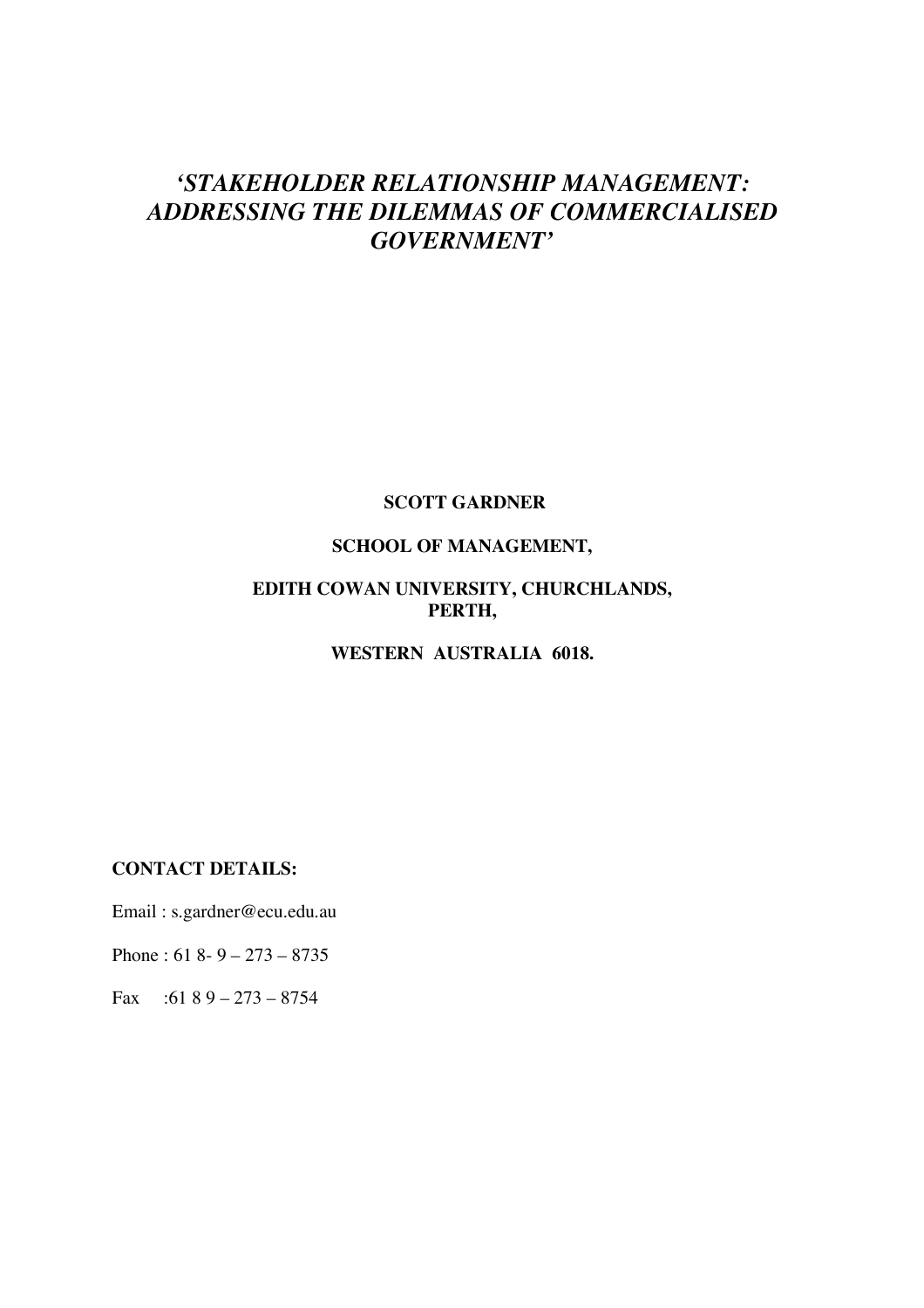### **STAKEHOLDER RELATIONSHIP MANAGEMENT: ADDRESSING THE DILEMMAS OF COMMERCIALISED GOVERNMENT.**

# **ABSTRACT**

*The paper reviews the application of stakeholder management principles within the strategy process of commercialised government. It also attempts to address the common dilemmas facing agency leaders in Australia, New Zealand and European social democracies— How to balance commercial imperatives with social responsibility?*

*Contemporary notions of ' stakeholders' and 'stakeholding' are examined along with recent studies of stakeholder management as an ' instrumental' and ' normative' or 'ethical' device.*

*Principles of stakeholder relationship management derived from: the Berman et al(1999) study of 82 major corporations in the USA ; European case material; and the author's consulting experience are then reviewed and captured in a conceptual model. The model is intended as a guide for agency director's seeking to use stakeholder relationship management programs as both a positioning device to build reputation; and a means to achieve balanced financial, social and environmental outcomes.*

## **INTRODUCTION: THE COMMERCIALISATION OF GOVERNMENT AGENCIES IN AUSTRALIA**

By the end of the twentieth century the inevitability of an increasingly commercialised government sector appeared to be widely accepted by a Australian and New Zealand politicians and senior public servants at all levels of government. The broad political debate over the merits of private versus public ownership had shifted towards a case-by-case approach to determining the fate of government entities. Politicians of both a conservative and social democratic persuasion were capitalising on a corporatisation and privatisation agenda characterised by: the introduction of new management practices focused on efficiencies; cost cutting; and revenue raising from the sale of government assets in banking, telecommunications and the major utilities. (Spiers, J. Daily Commercial News, 28/2/95:3); (Evans, S. The Australian Financial Review, 25/6/98:50; (Southwell, M. The West Australian, 28/8/99:11).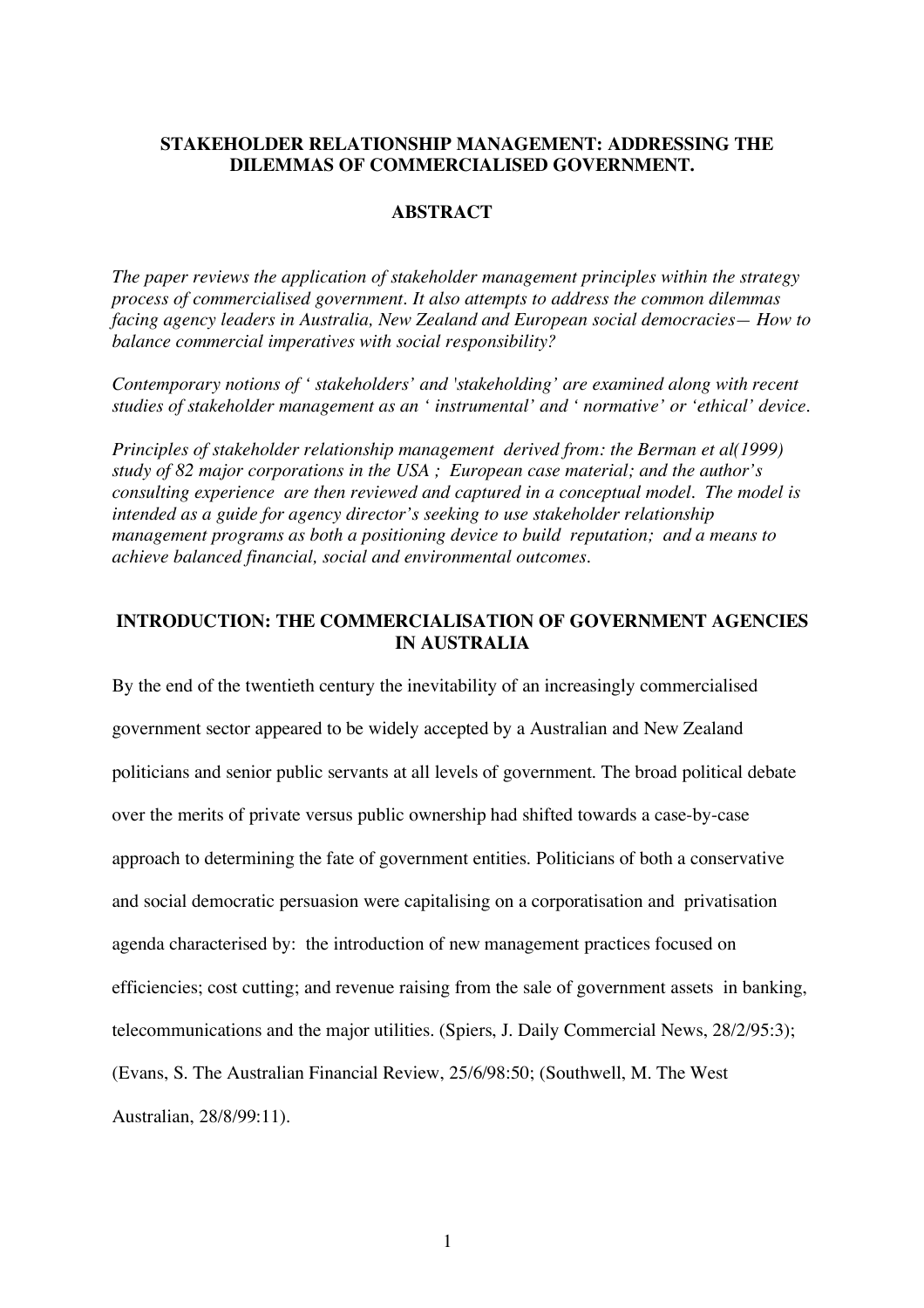The introduction of these 'managerialist' practices and conventions formed part of a broader corporatisation process defined by Howard (1994:7) as *"The incorporation of statutory authorities,"* and *"Restructuring into government owned companies whose legal and accounting codes conform to the codes of listed and unlisted companies"*.

In the same year Muetzelfeldt (1994) observed that—"*Market mechanisms in politics, public administration and policy making (are) transforming the state and notions of citizenship and democracy that are associated with state practices."*

The corporatisation of Australian Federal and State government agencies continued throughout the late 1990s, following an earlier trend in the UK, Europe and New Zealand, towards the commercialisation or full privatisation of government services. In each of these cases energy, telecommunications, and water utilities were the favoured candidates for privatisation. These measures proved contentious with significant sections of the voting public, and factions both within government and opposition parties. In Australia and New Zealand respective government ministers were accused of short term thinking and 'cashing in' on the sale of valuable public assets, based on the assumed efficacy of private sector models and deregulated markets. Wiltshire(1987); Boston (1987); Hilmer (1993) Stace and Norman(1997). Eby and Hazan(1998).

The privatisation debate continues in Australia and New Zealand in 2001, with respect to varied 3-10 year performance outcomes from the incorporation and sale of government utilities based on: profitability, 'share value', cost and quality of service delivery; and customer satisfaction. Quiggan(1997);Bellamy and Goldfinch(2000). However there is little evidence of incumbent governments seeking major reversals of commercial arrangements, previously put in place for former state utilities. Given this reality and reductions in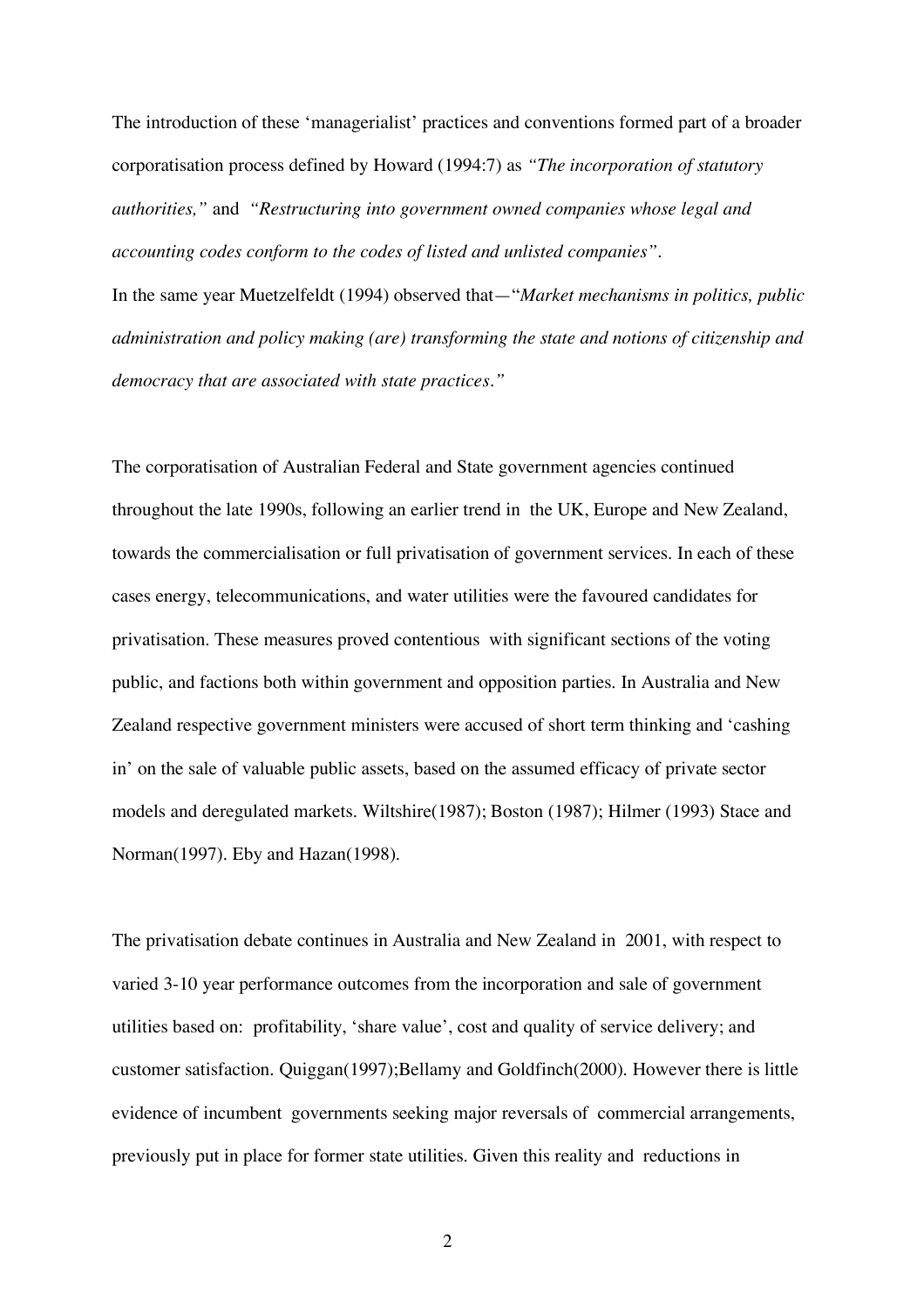government spending on key service delivery agencies, the question of how best to reconcile commercial objectives, with the interests of diverse publics or stakeholders becomes imperative?

#### **OBJECTIVES AND METHODOLOGY**

This paper aims to assist the leaders of commercialised government in Australia, New Zealand and European social democracies to make more informed decisions about the priorities and positioning of specific service agencies with respect to diverse stakeholder groups, in order to achieve more balanced financial, social and environmental outcomes.

To support this objective : Stakeholder theories, their applications and potential benefits are explored in relation to empirical and case evidence drawn from recent US and European literature. Lessons from the research are incorporated into the stakeholder relationship management model for public sector corporations, outlined in section four.

### **STAKEHOLDERS AND STAKEHOLDER RELATIONSHIP MANAGEMENT**

The term **'Stakeholder'** has been subject to a range of definitions in the academic research produced over the past two decades many of which were reviewed by US researchers Mitchell, Agle and Wood (1997); and more recently in Australia by Greenwood (2000).

Freeman's 'broad' and 'narrow' definitions' are the most widely cited in the current literature as *"Any individual or group who can affect the achievement of an organisations objectives,"* (1984:1) and *"Those groups on which an organisation relies for it's survival".* In their influential text tracing the emergence and current status of European stakeholding and the benefits and practical applications of 'inclusive' corporate strategies Wheeler and Sillanpaa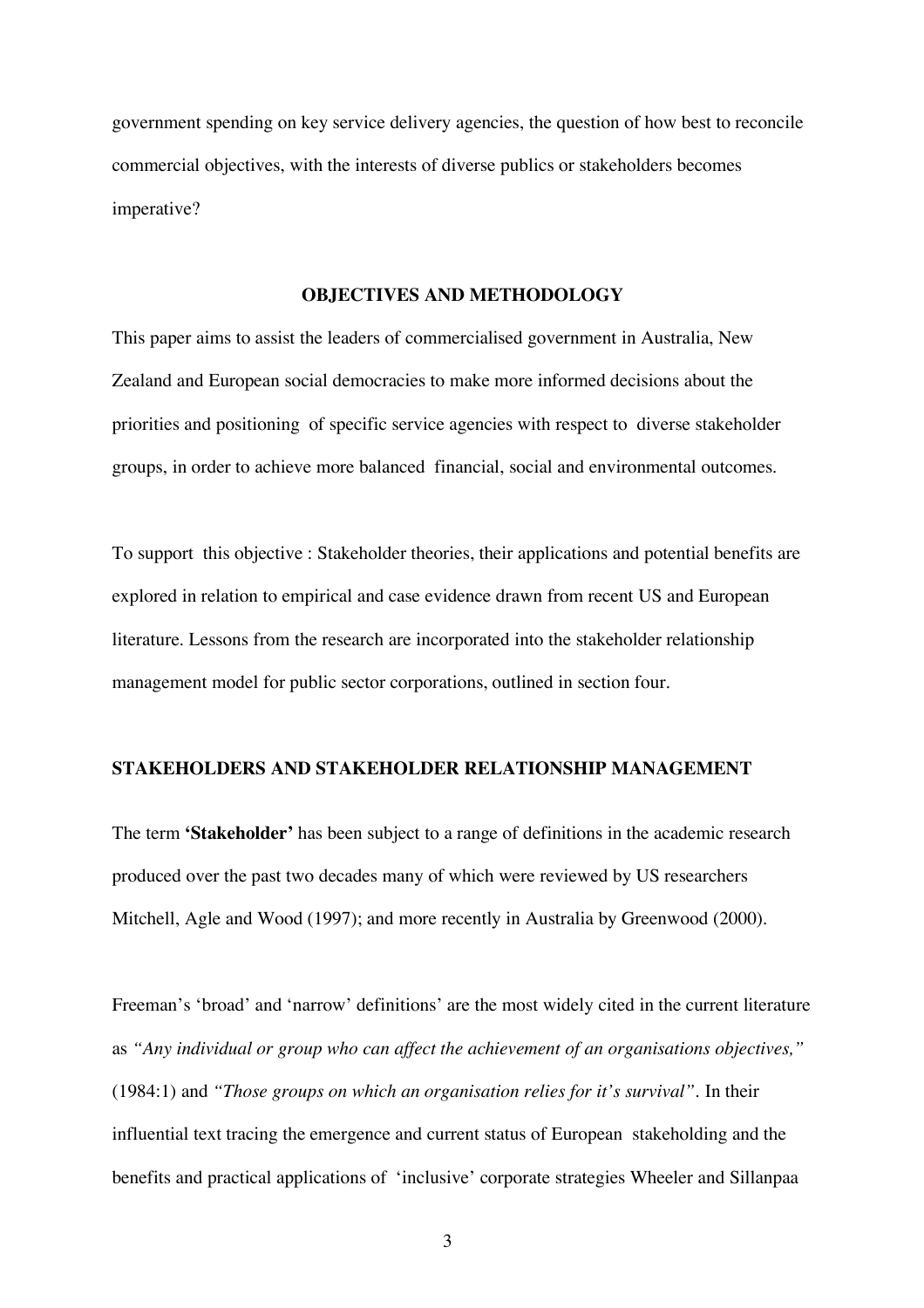(1997:p x) offer an extended definition of stakeholders as- *"Individuals and entities who may be affected by business and who may in turn bring influence to bear on it."* They identify typical 'Primary stakeholders' as: "*Investors; employees; customers; suppliers; and the local community where the firm is based; or trades,"* and Secondary Stakeholders as: *Regulators; civic institutions and pressure groups; media and academic commentators; trade bodies and competitors"*. Finally they suggest that businesses with sufficient foresight, environmental and social concern may include: *"The environment; nonhuman species; and future generations,"* within their broader stakeholder universe. The work of Freeman(1988); Carroll (1989); Weiss(1994); McKenna(2000) and several other writers on business ethics complements Wheeler and Sillanpaa's view that managers should exercise social and moral responsibility towards stakeholders. This view is explored in the discussion of stakeholder management concepts, theories and applications below.

The practice of **'Stakeholder Management'** is according to Freeman (1984) captured within a broader approach to *"Mapping and managing the complex moral relationships between a corporations strategic activities and those who affect and are affected by such actions."* Freeman in Weiss (1994:29). Freeman's notion of management paying systematic attention to stakeholder needs as a means to ensure the firm's financial success and ethical credibility, has been developed in subsequent stakeholder theories and typologies. Reidenbach and Robin (1991); Langtry (1994); Weiss (1995);Wartick and Cochran(1995); Donaldson and Preston(1995); Mitchell, Agle and Wood(1997).

The notion of **'Stakeholder relationship management**' is premised on the adoption of a managed or strategic approach to stakeholder relations and in it's most instrumental form resembles traditional 'public relations' or the neat packaging and careful targeting of persuasive messages—commonly labelled as *'spin'*. This *'asymmetrical'* or one-sided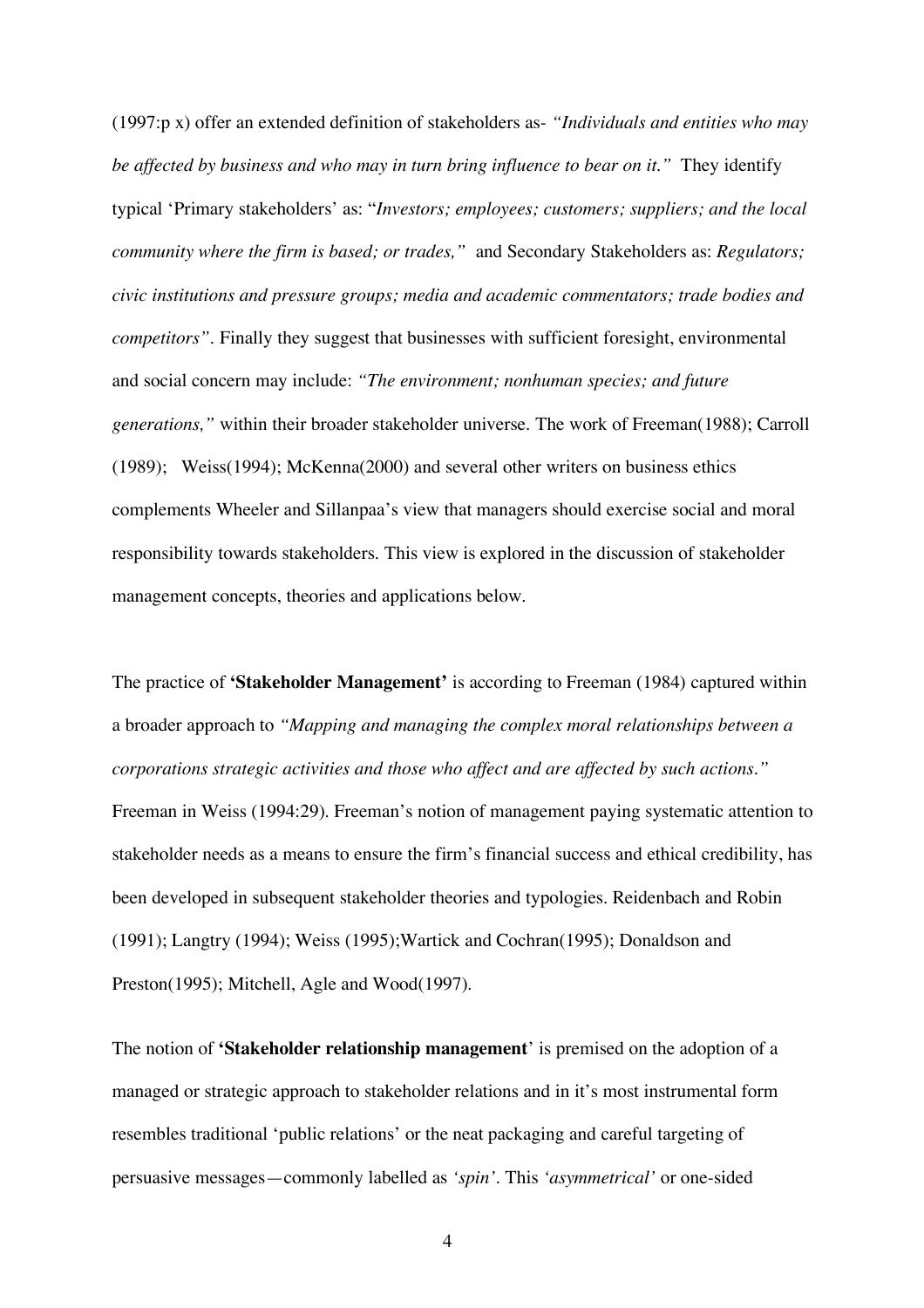approach to stakeholder relations is considered to be normatively questionable by management ethics writers such as Weiss(1988); McKenna (1999); and Greenwood (2000); and ineffective by public relations strategists such a Grunig (1996):both stress the need for genuine dialogue or *'symmetrical'* communication with stakeholders.

A dialogue driven model of stakeholder relationship management is proposed in this paper as practical device, to mediate between the politics of economic rationalism and the philosophy, policies and practices of traditional public sector management. It aims to help agency directors clarify agency values and positioning in the minds of the publics or stakeholders which they are contracted to serve.

### **Agency positioning: The Instrumental v Normative Continuum**

In their influential paper on stakeholder relations, Donaldson and Preston(1995) discuss the *"Normative"* / "*Instrumental"* and *"Descriptive/Empirical* " approaches to examining stakeholder relationships. Whilst the normative approach focuses on the moral commitment that the firm (or organisation) has to it's stakeholders; the *'Instrumental"* approach relates to the consequences of treating stakeholders in a specific manner; and the "*Descriptive/empirical"* approach based on investigation of existing stakeholder approaches to support a deeper understanding of the nature of stakeholder relationships. (See Berman et al 1999:1). In common with much of the previous research into stakeholder theories and approaches, Donaldson and Preston's findings emphasise the normative or intrinsic worth of stakeholder relations as a reflection of the organisational values and identity. Corporate 'identity' and associated 'image' and 'reputation' are direct products of the relationships which an organisation has with it's stakeholders. According to key writers in the field of strategic communications 'identity' captures the *"values, strategy structure and culture of the*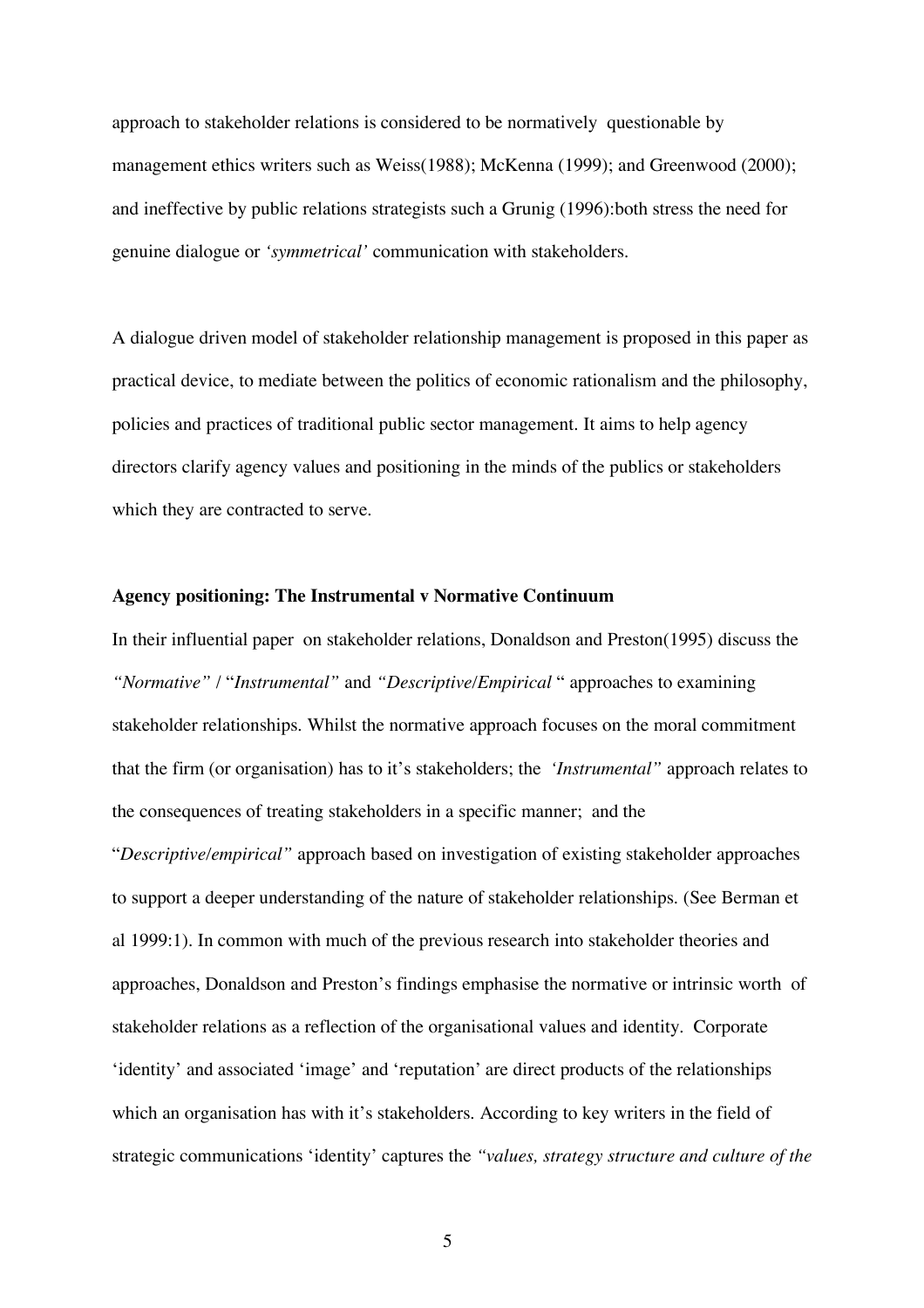*organisation"* 'image' is *"the immediate mental picture that individuals or stakeholder groups have of an organisation"* Balmer and Gray (1999) and is more temporary and frequently manipulated than 'reputation' — *" An overall estimation of the company closely related to performance.*" Formbrun (1996). These concepts are elaborated in figure 1 below, and figure2, the conceptual model of stakeholder relationship management for government corporations, presented in the final section of the paper.

**Figure 1: Value Based Communication: Spin v Social Responsibility**



Figure 1. captures the tension that exists between traditional public relations and normative models of stakeholder and associated reputation management. Operating at either extreme is neither a particularly desirable, or practical for agency directors and managers, as neither position fully acknowledges the political complexities and dilemmas which characterise life for the 21<sup>st</sup> century public life. Instead a dialogue based or inclusive approach to stakeholder communication is advocated as an effective means to complement the strategy process and the delivery of balanced corporate or agency outcomes.

The role of stakeholder relations or communication programs within the strategic planning and broader strategy process for corporatised government agencies is outlined below.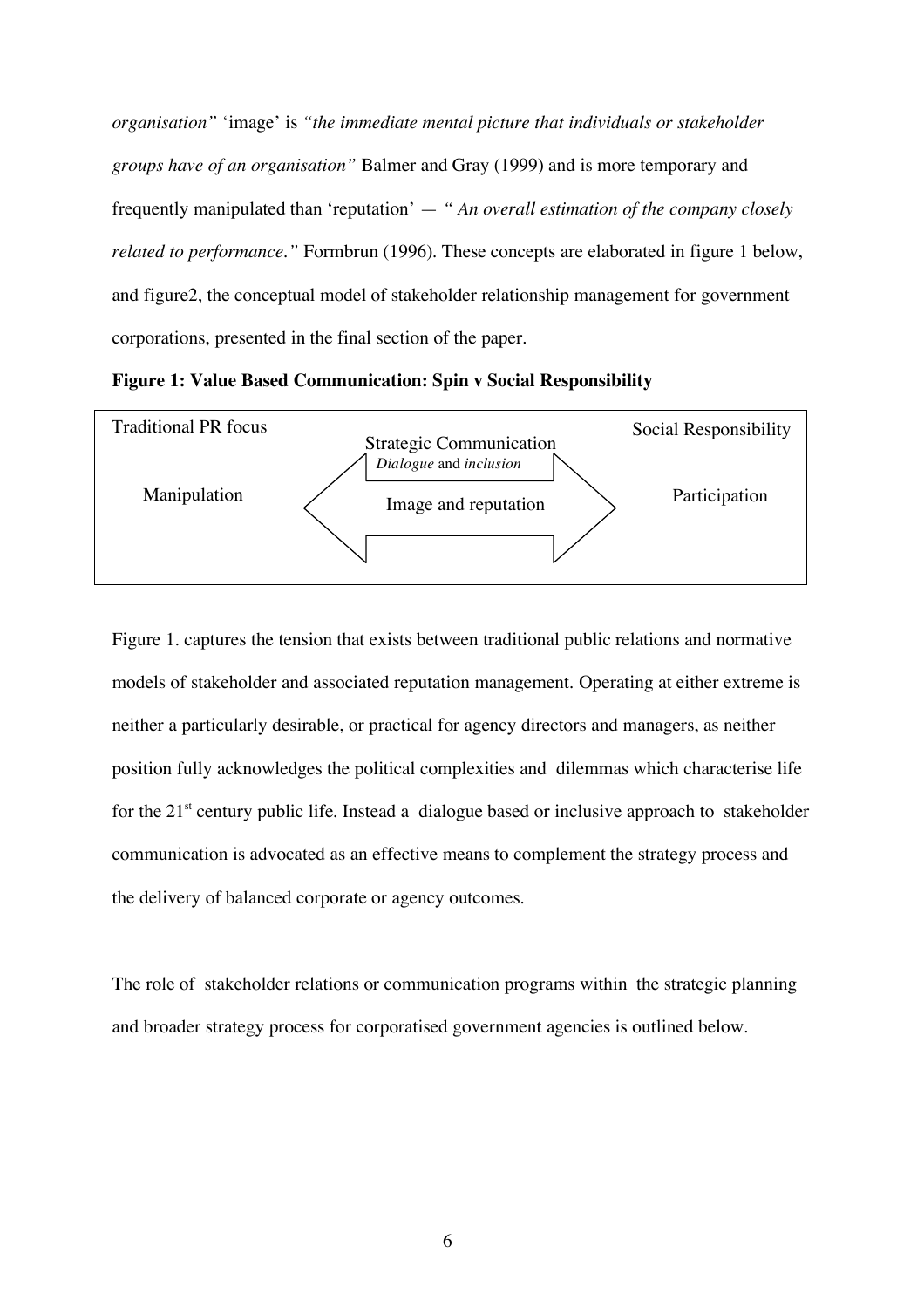#### **STAKEHOLDER RELATIONSHIPS AND CORPORATE STRATEGY**

#### **Strategy, planning or dialogue?**

In the introduction to his influential book *"The Rise and Fall of Strategic Planning,"* Henry Mintzberg sets the tone by suggesting that *"There must be a better ways besides planning to make strategy*." Mintzberg (1994:3).

The conventional strategic planning cycle undertaken by government agencies and corporations, is justified on the basis of — Setting corporate and business unit objectives; aligning and coordinating activities; managing performance; ensuring accountability at all levels; and communicating intent and direction to stakeholders. However following Mintzberg(1994), it can be argued that this mechanistic and essentially two dimensional approach to strategy, does not provide an effective means to integrate organisational activities or the intelligence required to inform effective executive (top team) decisions.

Stakeholder relationship management strategies complement the corporate, business, and program planning processes by adding flexibility and contextual 'depth of understanding'. This is achieved by moving the organisation towards an increasingly rich but carefully managed dialogue with stakeholders to produce positive change in key areas including: employee and external stakeholder relations; increased levels of trust; increased public awareness of socially responsible corporate activities; better integration of information and organisational knowledge; more informed and timely decision making; and the possibility of better financial, social and environmental performance linked to a positive reputation with key publics.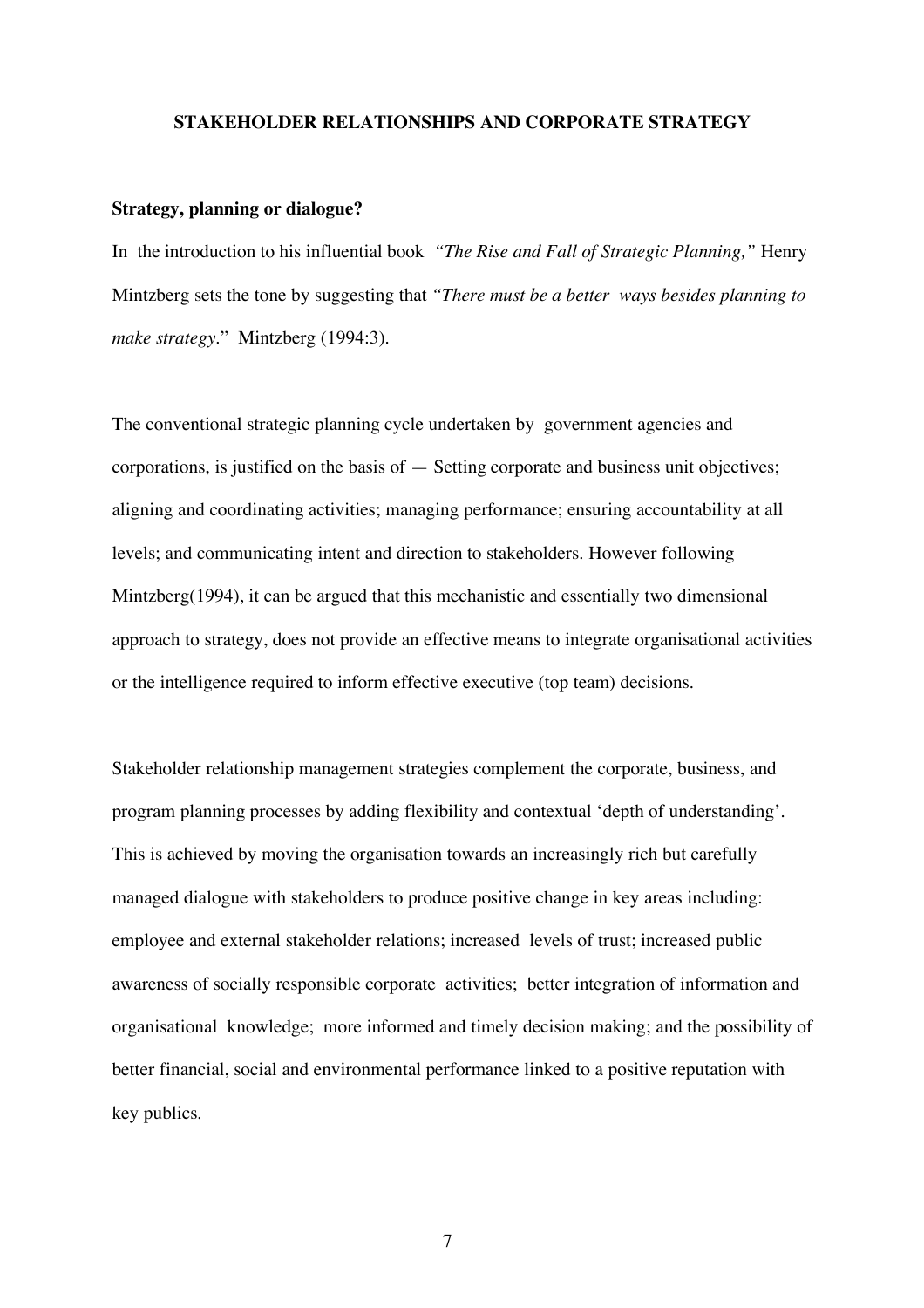Establishment of an effective stakeholder relationship management programs can also help to overcome two of the most pronounced limitations of strategic planning— Inability to gather and channel information fast enough to support a dynamic executive decision making process; and the tendency to overload managers with multiple and conflicting goals or performance targets.

**Dynamic decision making**: By setting up a network of key internal and external stakeholders and defining the nature of the conversation which the organisation wants or needs to have with defined groups or individuals, agency intelligence and knowledge can be fast tracked to decision makers from any point within organisation. A managed stakeholder relations program also helps agency executives and managers to listen to, anticipate, and respond in an orchestrated manner, to the needs and concerns of their key primary and secondary stakeholders. (Typically staff, customers, suppliers, politicians, other government agencies, local and national media, community groups and other opinion shapers and influencers).

**Setting strategic priorities:** The stakeholder relationship management process when combined with issues management can help executive teams establish short term resource allocation priorities relating to the needs of relevant stakeholders at given points in time. Under conventional strategic planning, priorities, key result areas and performance indicators are set in a yearly cycle, with some provision for tactical adjustments for unforseen contingencies and events. This approach is often slow and cumbersome. It is also frustrating for managers at all levels, who are expected to produce outcomes relating to key performance indicators which hold marginal relevance to the core problems of their business unit. Carefully conceived and well executed stakeholder management strategies can help overcome this, by ensuring that time, resources and management attention support dialogue with those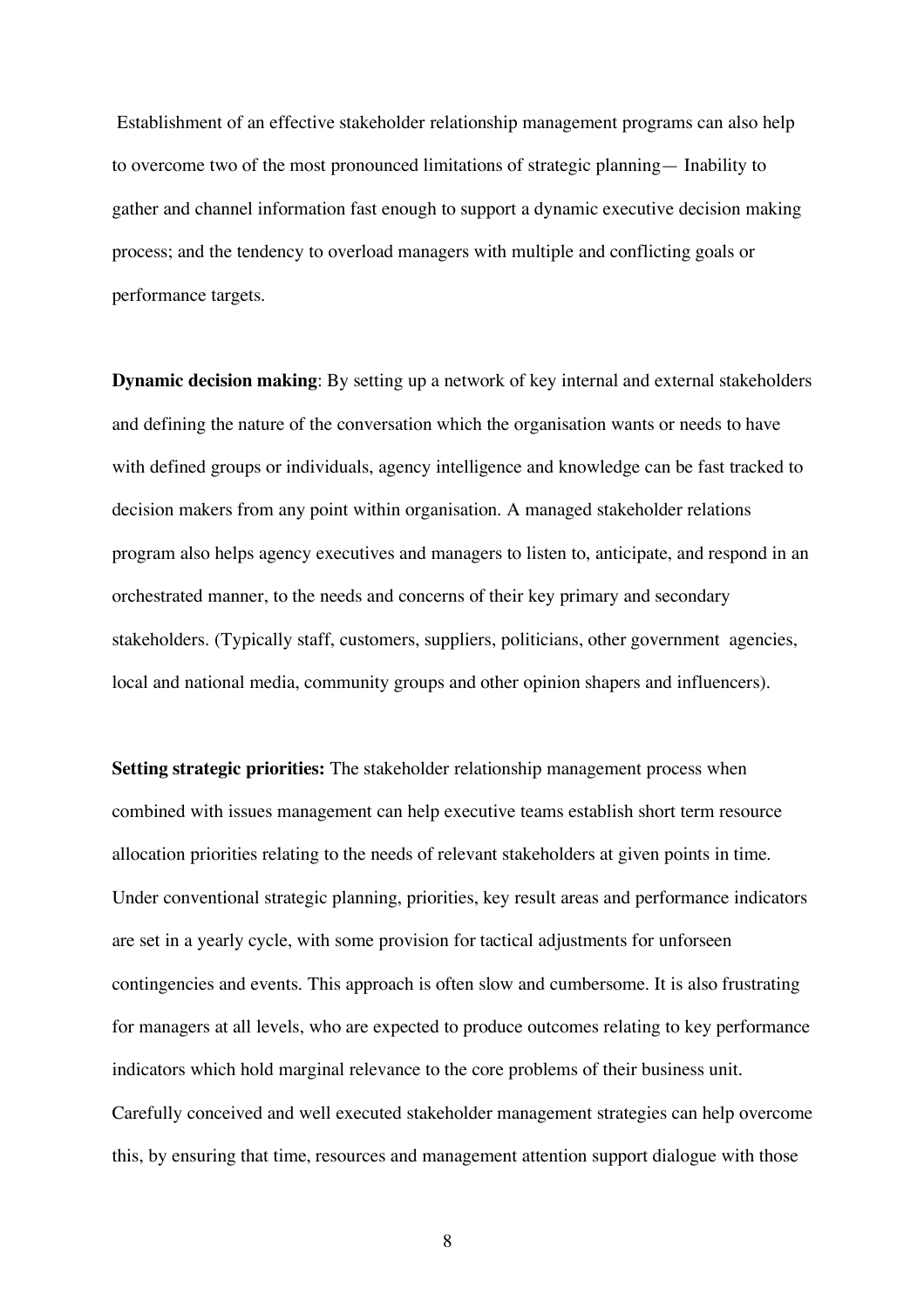stakeholders who are most relevant to the core tasks or problems of the business. These groups and individuals are identified in the literature as 'salient' stakeholders' or those who can 'most affect' , or are 'most affected by', the organisation at a given point in time. Mitchell et al (1997).

# **STAKEHOLDER SALIENCY: ESTABLISHING 'WHO' AND 'WHAT' REALLY COUNTS.**

Since it's beginnings in the domain of economics writers on stakeholder theory have had problems developing effective stakeholder typologies to guide the practical task of sorting out *"Who or what really counts"* or *"To whom (or what) do managers pay attention".* Galbraith (1967); Freeman (1994:409). This is a difficult question as the answer relates to the specific circumstances confronting organisations and their agents(managers) at any given time. Mitchell et al (1997:874) tackled this problem by devising a typology of overlapping stakeholder categories(allowing the same stakeholders to wear a number of different hats over time). This concept of 'saliency' acknowledged that the significance of various stakeholders to management, will vary over time. They identified eight principal stakeholder categories: *'Dormant'*; *'Discretionary'*; *'Demanding'*; *'Dominant'*; *'Dangerous'*; *'Dependent'*; *'Definitive'*; and *'Non – stakeholder'*. These categories each related to a particular combination of three key elements— *'power'*, *'legitimacy'*, and *'urgency'*. The relative saliency of each stakeholder is determined by the manager's perception of how many of these attributes are present at a given point in time. To hold 'Definitive', status the stakeholder must be seen to hold power and legitimacy within a context, that requires the urgent attention of the manager or executive team.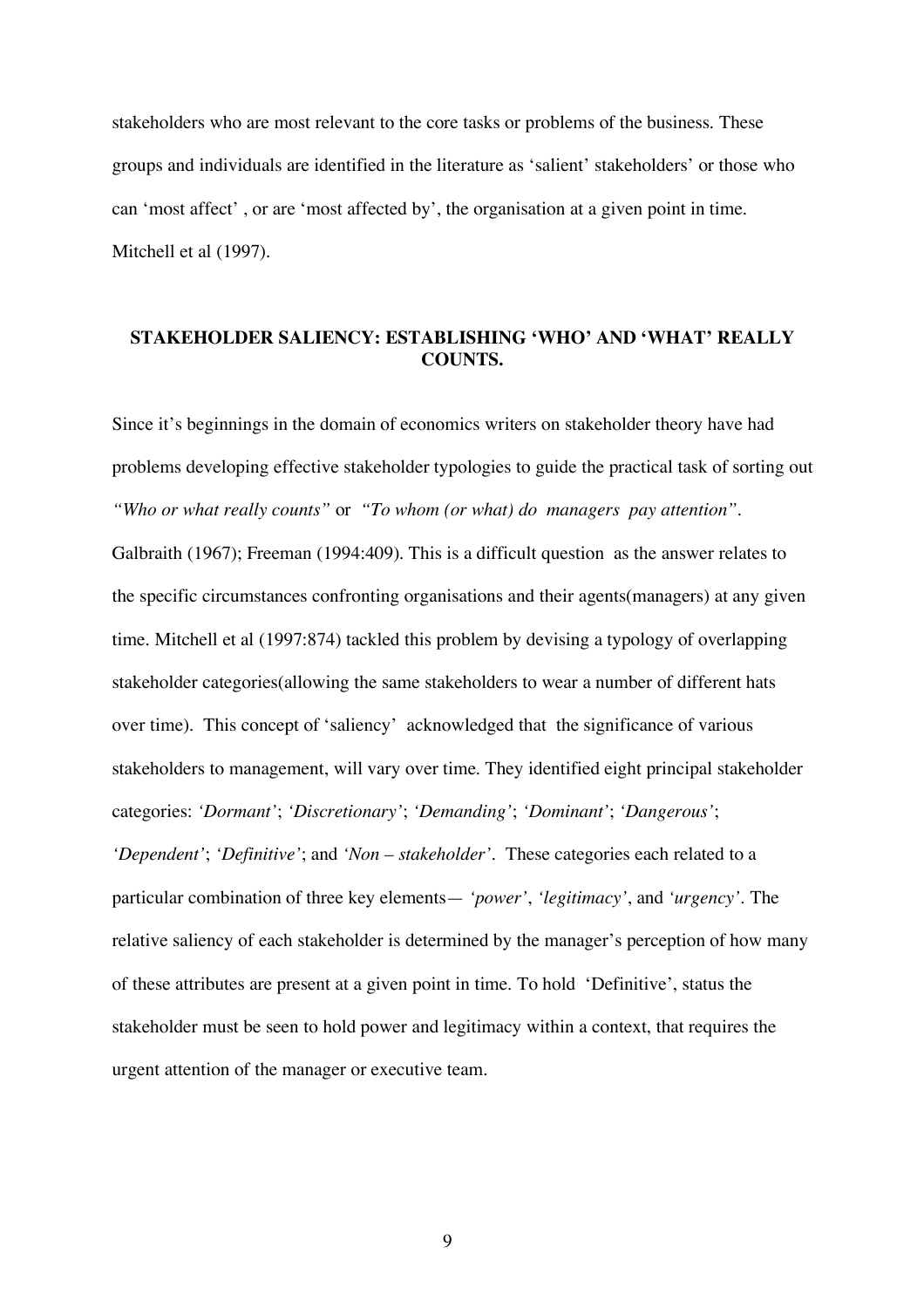Whilst several other attempts have been made in the literature to categorise or establish a hierarchy of stakeholders,(see Greenwood 2000), the model presented by Mitchell et al (1997), combined with the ideas of Mitroff and Pearson(1993) and Mitroff (1998); provide the most comprehensive and carefully constructed reference points for agency top teams wishing to identify and classify and their stakeholders. .

### **STAKEHOLDER RELATIONSHIP MANAGEMENT AND ORGANISATIONAL PERFORMANCE**

### **Stakeholder relationships and corporate performance.**

Whilst numerous indices, frameworks, and international precedents for stakeholder focused reporting exist, it is still very hard to make a direct link between the relationships that an organisation(or it's managers) develop with specific stakeholder groups and financial performance. Becker and Gerhart's (1996) study of resource based human resource (HR) strategies (focused on building human capacity within organisations) makes this elusive connection in relation to 'internal stakeholders' Citing findings from empirical studies by Davidson et al (1996); Huselid and Becker, (1995), (1996); and Welbourne and Andrews(1996); they note that an appropriately configured HR system can effect a firm's market value by US\$ 15,000- 45000 per employee and influence the survival prospects of a new company by up to 22%. Becker and Gerhart (1996:9).

Berman et al (1999) built on these observations in their detailed longitudinal study of 81 US Fortune 500 firms over a six year period. This study focused on the direct and indirect impact of management/ stakeholder relationships on firm performance.

Relationships between management and stakeholders were identified across five categories: *'Employee relations'*; *'diversity'*; *'local communities'*; *'the natural environment'*; and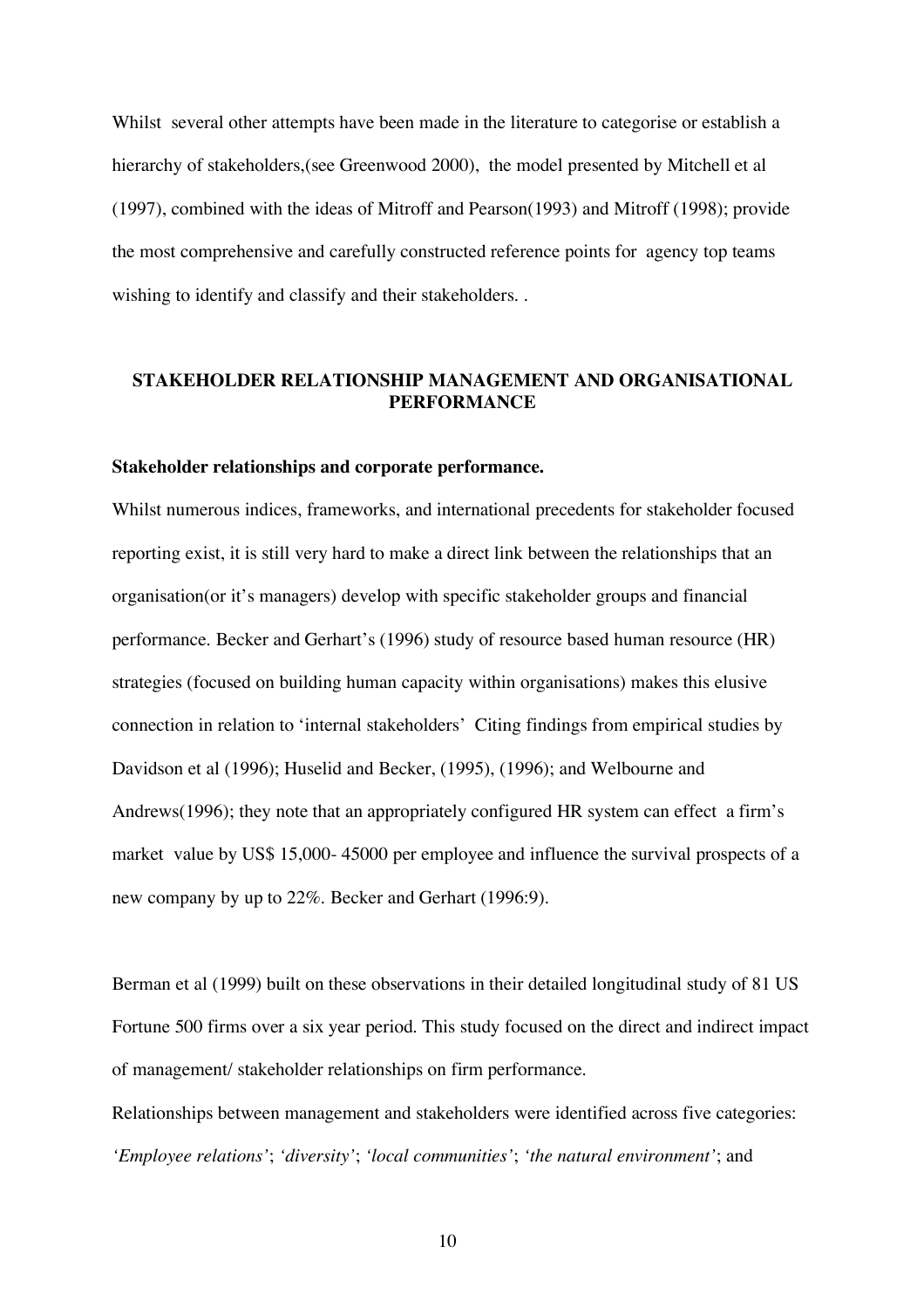*'product safety/quality'*. These were indexed against two major performance indicators defined by Hambrick (1993) as 'Cost leadership' and 'Differentiation'. The former was defined in three components: Cost of goods sold to total sales; Capital intensity (total firm assets divided by number of employees); and Capital expenditures (net annual capital expenditures divided by sales). Differentiation was singularly defined as "The ratio of selling and general expenses to sales". Berman et al (1999:6).

The Berman et al (1999) study revealed a complex set of associations between each firms management of stakeholder relations, corporate strategy (or resource allocation decisions) and financial performance. However all five stakeholder relationship variables were found to have a moderating effect on performance. More significantly a strong direct correlation between *'employee relations'* and customer relationships with particular regard to *'product quality and safety'* and positive financial performance was confirmed across 486 data samples, obtained over six years from the 81 companies. Whilst this reinforces the stance of quality management writers and consultants such as Beckford (1998), and Oakland (1999), it also represents a considerable breakthrough for those attempting to demonstrate the efficacy of strategic approaches to the management of corporate stakeholders. This point is clearly reinforced by the authors who conclude that— *"Relationships with stakeholders have a direct impact on financial performance". "Fostering positive connections with key stakeholders can help firm profitability. More importantly, stakeholder relationships and resource allocation decisions are inseparable, because how managers distribute resources has implications for the strength of the stakeholder relationships, and these sets of variables interact to affect firm performance". Berman et al (1999: 12).*

#### **Case study evidence: Stakeholder inclusion**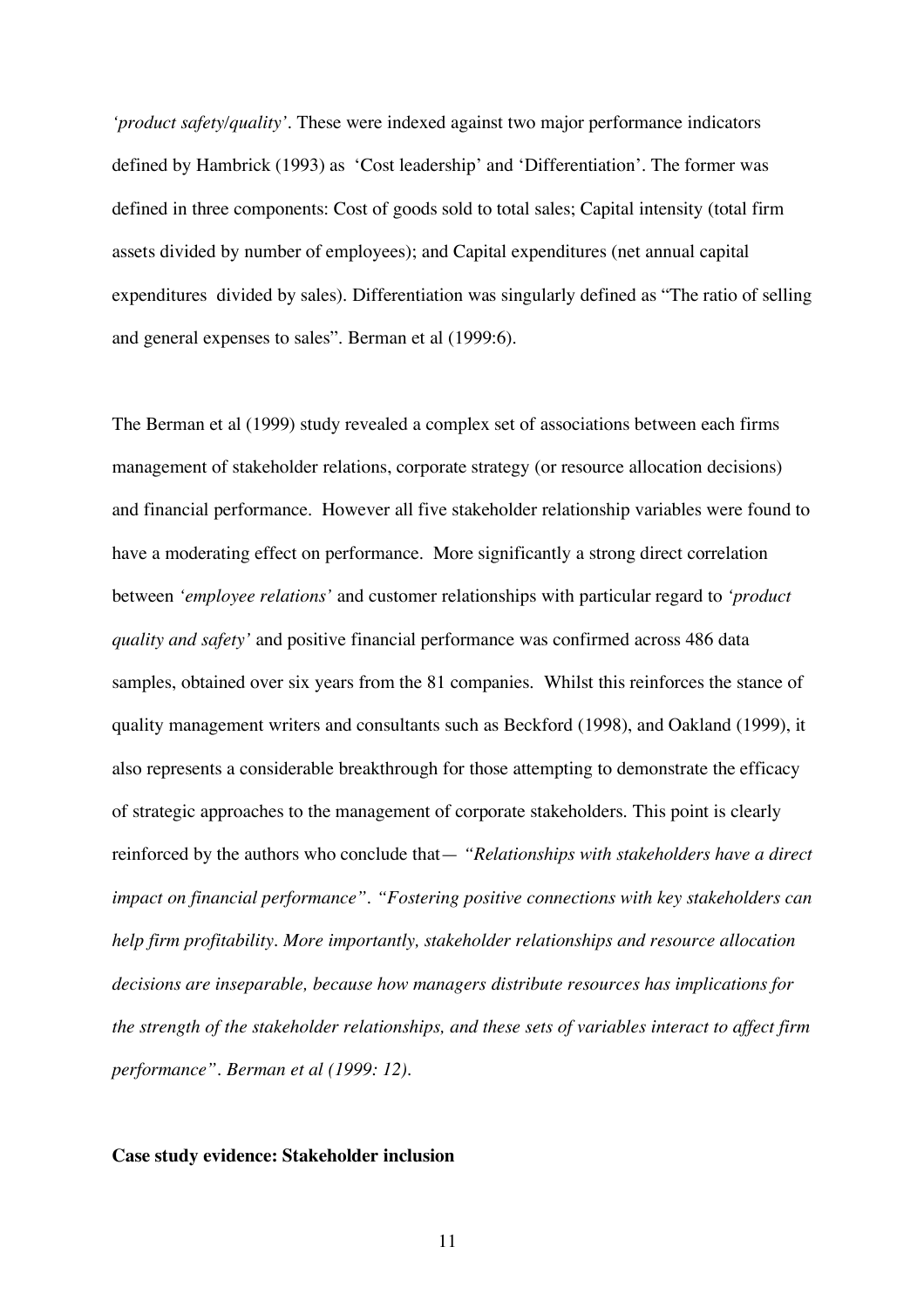Whilst various US and Canadian studies have offered useful cameos of companies adopting varying degrees of stakeholder consultation as part of their business strategy, the notion of stakeholder 'inclusion' finds it's origins in Northern Europe and Scandinavia. (Clarke 1998).

In their definitive text *"The Stakeholder Corporation: A blueprint for maximising stakeholder value,"* Wheeler and Sillanpaa (1997) capture the history of stakeholding in Europe and illustrate the key dimensions of stakeholder inclusion through various case examples. They cite examples from stakeholder oriented companies across various industry sectors including—a major UK publishing house (not named); the high profile Body Shop (Cosmetics); the Cooperative Bank; Scandia Life(a Swedish Insurance company); Siemens (the German based telecommunications, electrical and electronic engineering multinational); and IBM (the computer hardware giant, which lost a major component of it's worldwide market in the 1990s through failure to listen to it's external stakeholders throughout the 1980's). These studies are used to highlight the significance of stakeholder trust and reputational capital as essential investments in the future value and sustainability of any organisation's operations. Wheeler and Silanpaa (1997;162); Shockley-Zalbach et al (2000).

# **4-DEVELOPING AN EFFECTIVE STAKEHOLDER RELATIONSHIP STRATEGY FOR COMMERCIALISED GOVERNMENT.**

#### **Overview**

Throughout this paper an attempt has been made to set out a rationale for the adoption of a strategic approach to stakeholder relationship building by the leaders of commercialised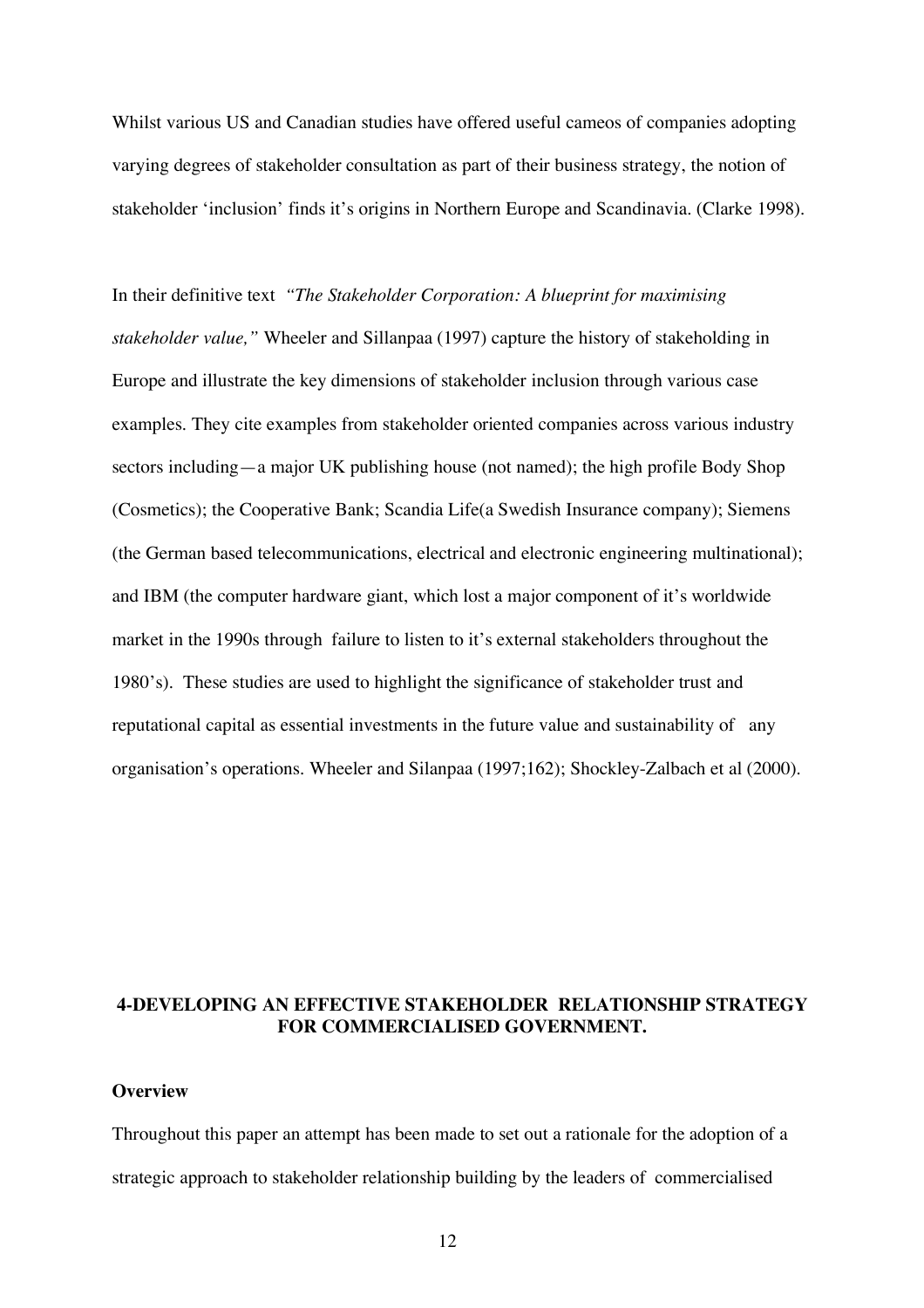public sector agencies. Various arguments have been presented relating to the limitations of conventional strategic planning and corporate decision making processes— notably the need create a dynamic stakeholder intelligence network to support informed top team decision making and effective use of management time and resources.

Evidence has been presented from empirical studies of major US corporations and cases drawn from Europe and Scandinavia, to support the position that systematic management of stakeholder relationships can improve corporate financial performance directly or indirectly.

The research presented supports the author's proposition that the adoption of a strategic approach to managing stakeholder relationships supports effective governance of public sector corporations. In figure 2 an attempt has been made to capture the defining characteristics, roles and relationships of a stakeholder management framework for public corporations. The framework or system depicted is intended as a guide for senior public sector decision makers, who are encouraged to interpret the contents for practical application within their own agencies.



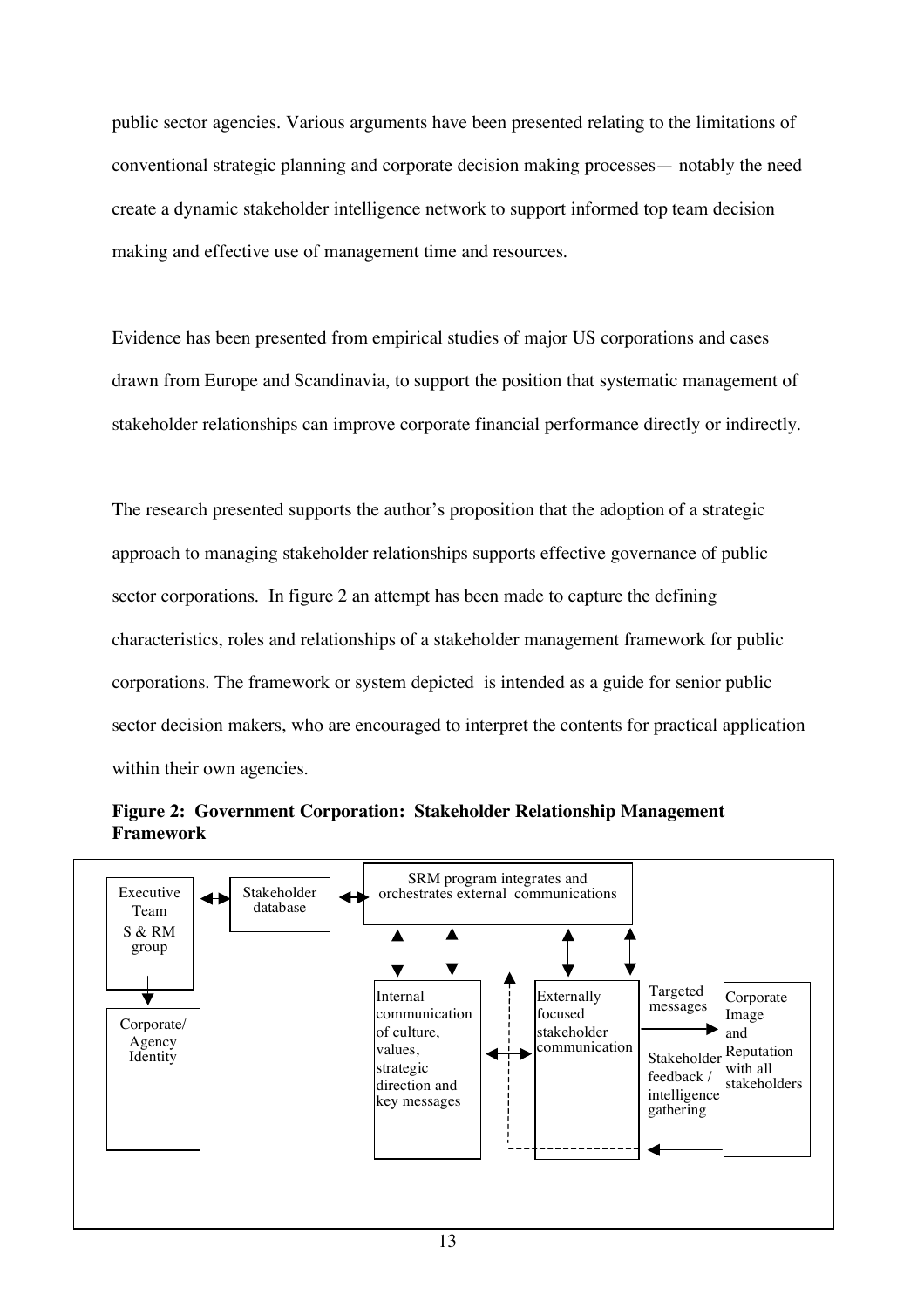Adapted: Balmer and Gray (1999).

The concepts, roles and relationships depicted in figure 2 can be elaborated as follows—

• EXECUTIVE TEAM: An agency executive must be in place reporting to a CEO or similar position and operating under the provisions set out in Australia, New Zealand or respective European countries for incorporated statutory authorities or quasi- governmental agencies . The relevant minister may be treated as a primary stakeholder, but should have no direct role in the execution of top team decisions, duties and responsibilities.

• STAKEHOLDER AND RELATIONSHIP MANAGEMENT (SRM) GROUP: A team comprised of designated senior managers, corporate communications specialists and strategic planning staff should meet on a regular basis to: Coordinate the internal and external communications process; identify and categorise key stakeholders; review information from the stakeholder database and network; identify stakeholder needs and emerging issues; and advise the top team on stakeholder saliency, appropriate communication approaches and allocation of resources.

•STAKEHOLDER DATABASE: This can range from a basic database of stakeholder groups, contact details, and position adopted on corporation's activities or related issues, through to an integrated decision support network capable of tapping into all the organisation' systems and various points within the broader stakeholder network. The database should be used primarily by the SRM group in consultation with the agency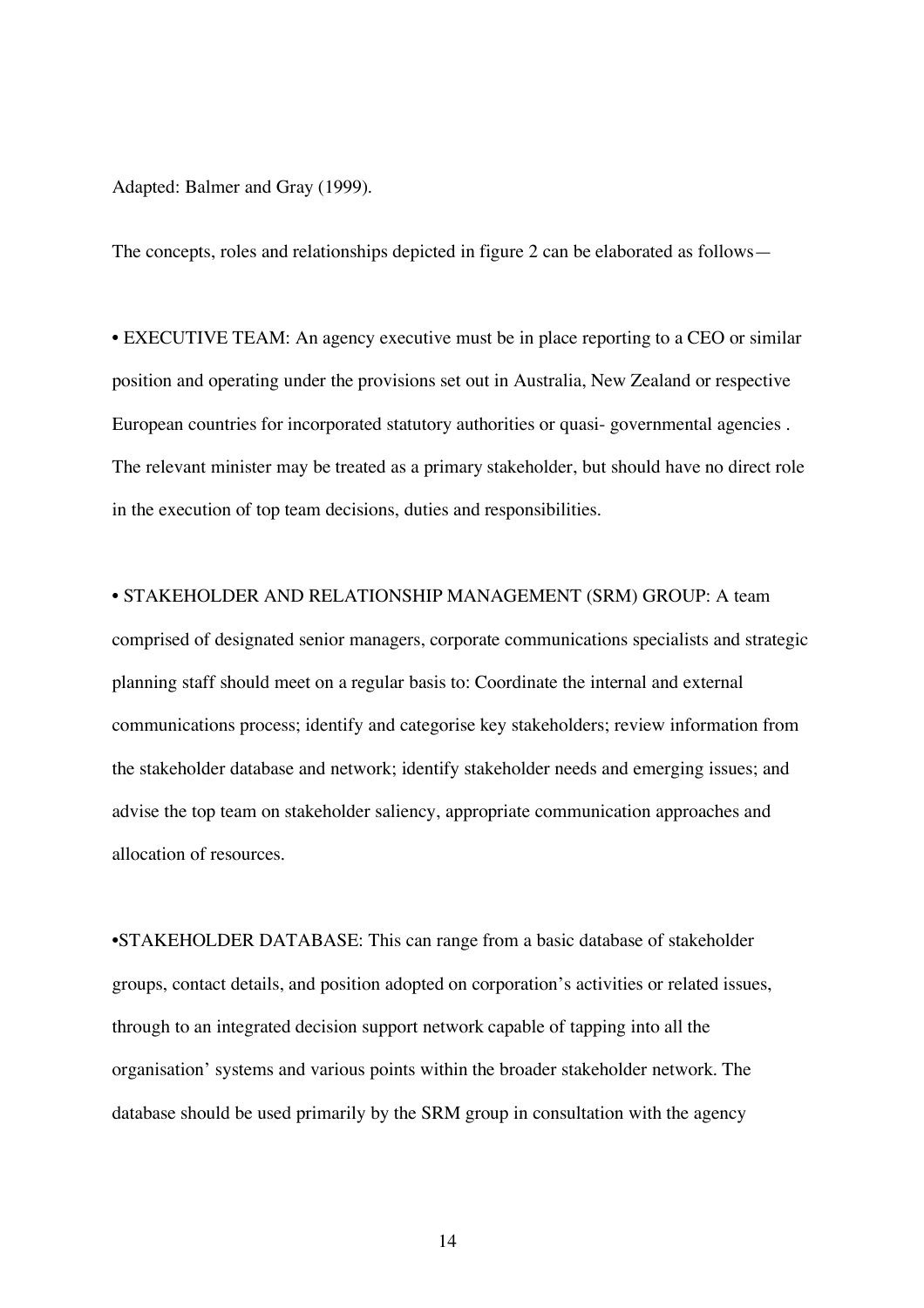'Executive' to track stakeholder activities and determine their saliency or potential impact on the core tasks or problems of the organisation.

• SRM PROGRAM: A documented stakeholder relationship management program is used a tool to integrate all communication with internal and external stakeholders. (In some instances the employee communication program may be captured in a separate but overlapping document). These documents are normally developed and implemented through the Communications function or SRM group in conjunction with the Executive, and representatives from HR, Marketing, Customer Services and other relevant functions or programs. The SRM program should be based on agreed agency values, positioning, and communication principles to ensure coordinated and consistent messages, use of appropriate mediums, and timely and effective dialogue with a range of stakeholders.

• INTERNAL COMMUNICATION: Focuses primarily on communication of values, corporate direction, planned and ongoing changes, to management and staff or employees. The communication style and behaviours of senior management will strongly determine the credibility and success of internal communication initiatives.

• EXTERNAL COMMUNICATION: Should be closely integrated with internal communication to ensure a consistent and value- aligned approach to managing communication with, and feedback from, stakeholders at various points in the network. This will also support a strategic dialogue or rich conversations with salient stakeholders, who can most affect, or are most affected by, the policies and actions of the corporation. It is the quality of this dialogue that will determine the short term IMAGE and longer term REPUTATION of the organisation. These in turn result in accrual of the reputational capital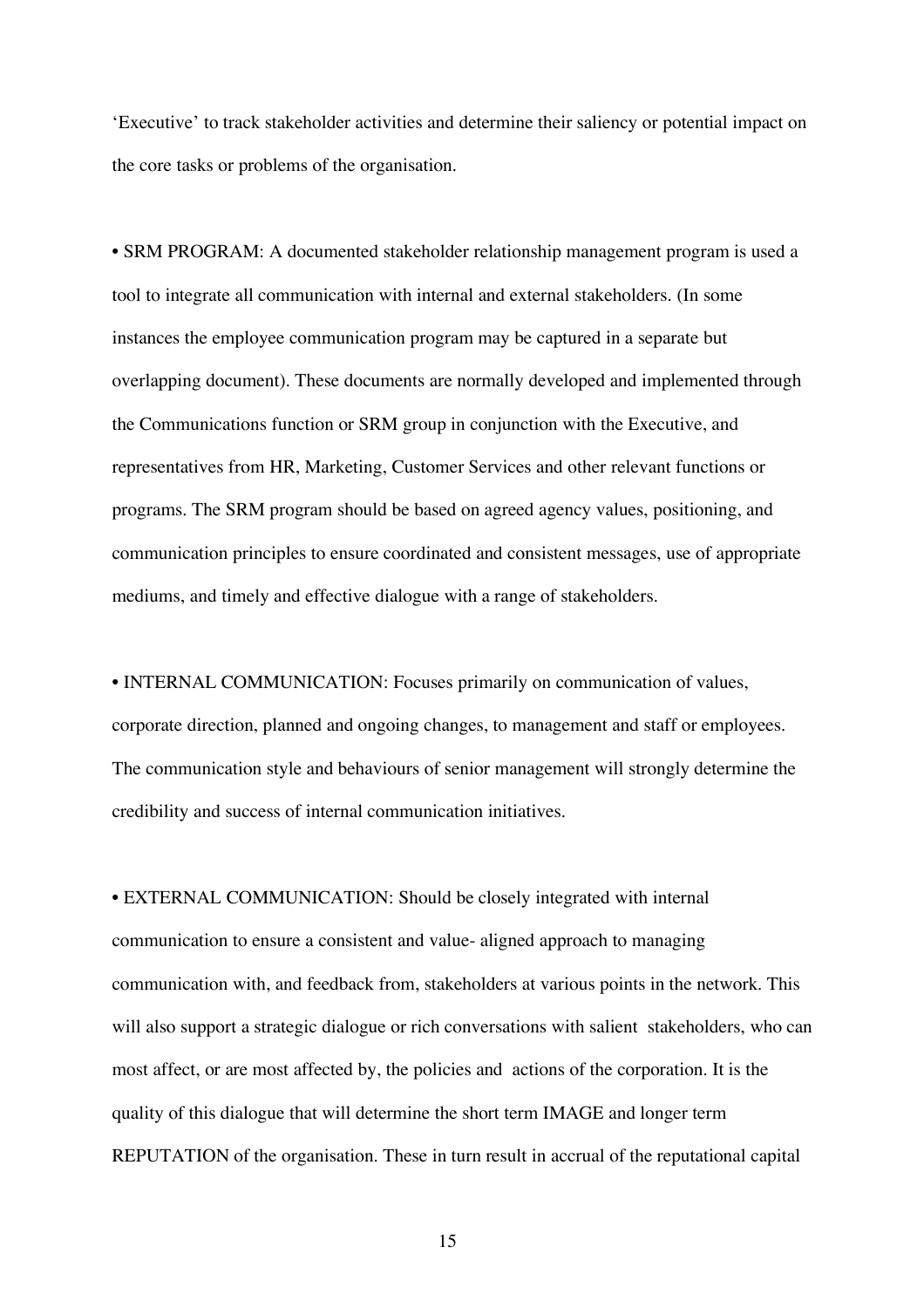which is widely identified in the literature as a major contributor to organisational survival and success. Fombrun (1996); Wheeler and Sillanpaa (1997); Balmer and Gray (1999).

• CORPORATE IDENTITY: Following Balmer and Gray (1999) this is everything the organisation is, and intends to be.

Identity includes —Corporate values and purpose; strategic intent and positioning; the supporting structure of roles and relationships; core processes and technologies; human capacity; and the cultural characteristics of the organisation. The challenge for management is to configure these elements in a manner which will maximise the possibility of realising the financial, social and environmental objectives of the agency. Figure 2 highlights the basic arrangements or system required to optimise the achievement of these outcomes through strategic management of stakeholder relationships.

### **Conclusion:**

The challenge of leading commercially focused government agencies in the 21<sup>st</sup> century is characterised by the absence of the old public sector rules and certainties. Agency heads must now find a way of managing the daily dilemmas associated with achieving commercially acceptable and socially responsible outcomes. (McKenna 2000; Muetzefeldt 1994). In the context of commercialised government, they must embrace a new conception of the public interest and the core tasks of public administration. These ideas are embodied in the practice of systematic management of relationships with diverse 'publics' or stakeholders. This approach has been explored in detail as a strategic tool to clarify resource allocation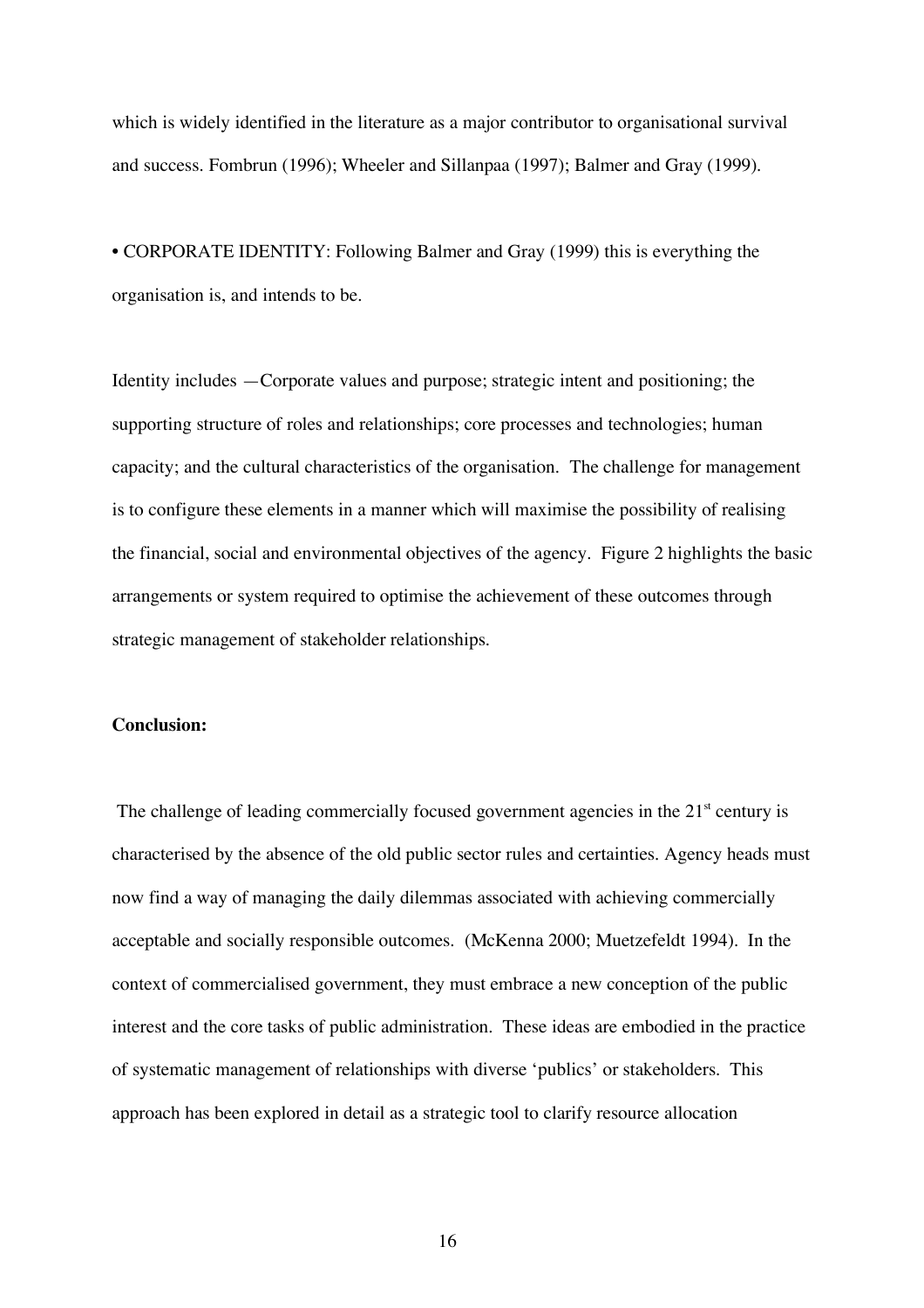priorities, build reputation, and improve the financial, social and environmental performance of commercialised government agencies.

### **BIBLIOGRAPHY**

- Balmer, J.M.T. and Gray, E.R. (1999) *"Corporate Identity and Corporate Communications: Creating a competitive advantage".* Corporate Communications, Vol 4, No 4. Henry Stewart, UK.
- Barney, J.B. (1991) *"Firm resources and sustained competitive advantage".* Journal of Management 17: pp99-120.
- Barney, J.B. (1995) *"Looking inside for competitive advantage".* Academy of Management Executive 9(4): pp49-61.
- Barney, J.B. (1996) *"Organisational Culture: Can it be a source of competitive advantage?"* Academy of Management Review 11: pp656-665.
- Becker, B. and Gerhart, B. (1996) *"The impact of human resource management on organisational performance: Progress and prospects"*. Academy of Management Journal, Mississippi State, Aug; 39(4): pp 779-791.
- Beckford, J. (1998). *"Quality : A critical introduction". Routledge, U.K.*
- Bellamy, P. and Goldfinch, S. (2000). "*Managerialism in the delivery of public sector science- The Crown Institute model in New Zealand."* Working paper, IPAA conference, Curtin University, Perth, Nov 29.
- Berman, S.L.; Wicks, A.C.; Kotha, S. and Jones, T.M. (1999) *"Does stakeholder orientation really matter? The relationship between stakeholder management models and the firm"*. Academy of Management Journal; Mississippi State, Oct.
- Boston, J. (1987) "*Transforming New Zealand's public sector: Labour's quest for improved efficiency and accountability".* Public Administration 65, 423-442.
- Boyco, M.; Shleifer, A and Vishny, R.W. (1996) *"A theory of privatisation"*. The Economic Journal, 106, pp309-319.
- Carrol, A.B. (1989) *"Business and society: Ethics and stakeholder management"*. Cincinnati: South Western.
- Clarice, T. (1998) *"The Stakeholder Corporation: A Business Philosophy for the Information Age"*. Long Range Planning, Vol 31, No2: pp184-194.
- D'Aprix, R. (1996) *"Communicating for Change"*. Jossey Bass, USA.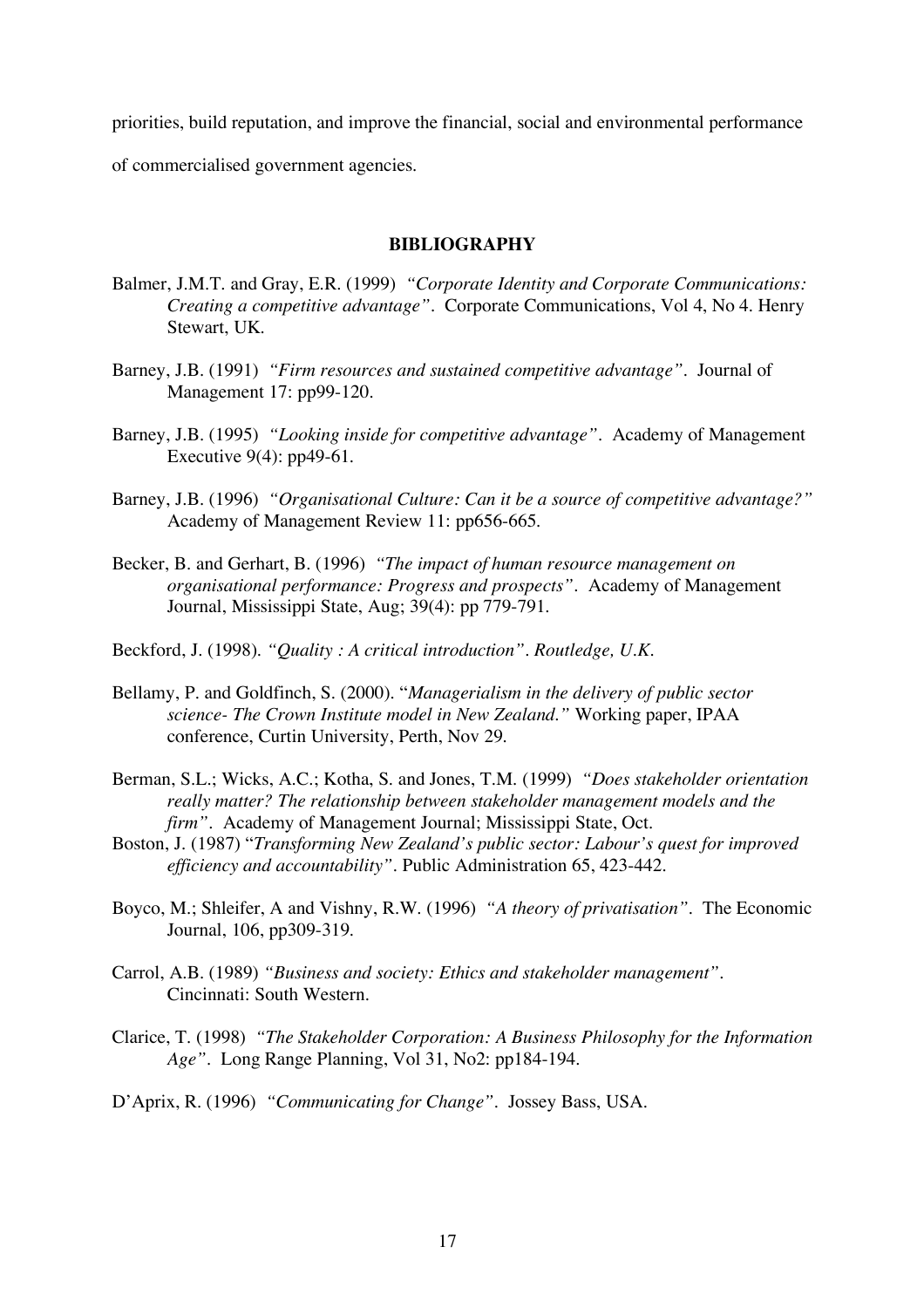- Donaldson, T. and Preston, L.E. (1995) *"The Stakeholder Theory of the Corporation: Concepts, evidence and implications".* Academy of Management Review 20, 1, pp 65-91.
- Dowling, G.R. (1994) *"Corporate Reputations"*. Longman, Australia.
- Eby, M. and Hazan, E. (1998). *"Privatisation means a boost to state coffers."* Transmission and Distribution World: pp22-28, Sydney.
- Evans, S. *"Democrats zap SA power sell off"*. The Australian Financial Review, 25/6/98: p5.
- Fombrun, C.J. (1996) cited in Schultz, M. and Esvolder, L. (1998) *"Culture, Identity and Image Consultancy: Crossing the boundaries between Management, Advertising, Public Relations and Design"*. Corporate Reputation Review, Vol 2, no 1, 29-50. Henry Stewart.UK.
- Freeman, R.E. (1984) *"Strategic Management a Stakeholder Approach"*. Boston, Pitman.
- Freeman, R.E. and Gilbert, D. (1988) *"Corporate Strategy and the Search for Ethics"*. Englewood Cliffs, N.J. Prentice Hall.
- Galbraith, J.K. (1967) in Wheeler and Sillanpää (1997): p 352.
- Gardner, R.S. (1999) *"Strategic Dialogue: Towards a model of effective change management"*. Proceedings – The 4<sup>th</sup> Dynamics of Strategy Conference, SEMS, University of Surrey, UK, April.
- Greenwood, M. (2000) "The importance of stakeholders according to business leaders". Working paper 37/00, Department of Management Monash University, Melbourne.
- Grunig, J.E. (1996) ed. *"Excellence in Public Relations and Communication Management".* Lawrence Erlbaum Associates, USA.
- Hamel, G. and Prahalad, C.K. (1994) cited in Becker and Gerhart (1996).
- Hilmer, P.F.G. (1993) *"National Competition Policy: A Report by the independent committee of inquiry"*. Canberra, Commonwealth of Australia.
- Howard, M (1994) *"From GBEs to General Government? Commercialisation trends in the public sector"*. Discussion paper No.36, 1994 issued by the Public Sector Research Centre, UNINSW, Sydney.
- Huselid, M.A. and Becker, B. (1996) in Becker and Gerhart (1996).
- McKenna, R. (1999) *"New Management"*. McGraw Hill, Sydney.
- Mintzberg, H. *"The Rise and Fall of Strategic Planning"*. Prentice Hall, UK.